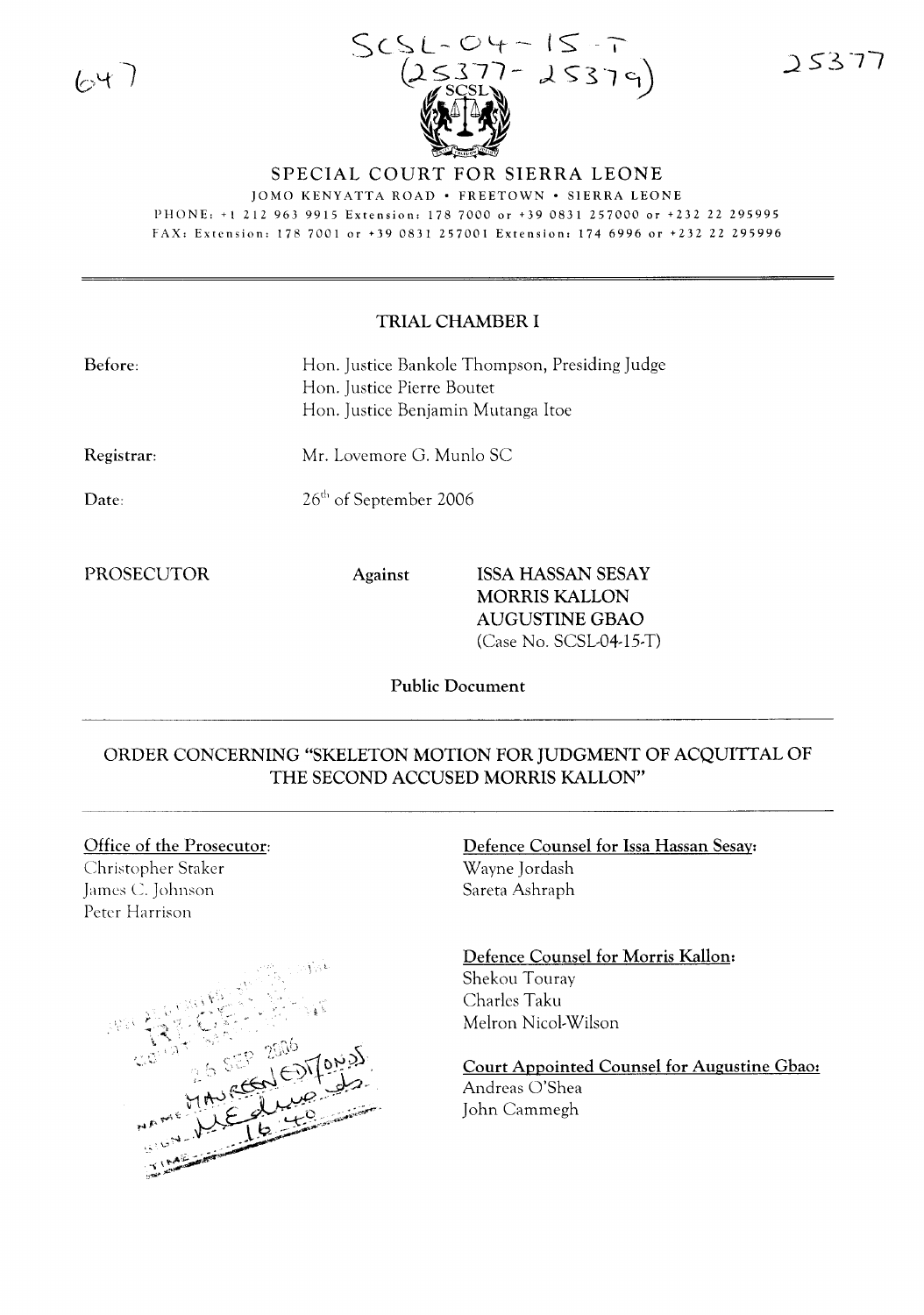TRIAL CHAMBER I ("Trial Chamber") of the Special Court for Sierra Leone ("Special Court") composed of Han. Justice Bankole Thompson, Presiding Judge, Han. Justice Pierre Boutet, and Han. Justice Benjamin Mutanga Itoe;

NOTING the *Skeleton* Motion *for Judgment of Acquittal of the Second Accused* Morris *KaHan* that was filed by Counsel for the Accused Morris Kallon ("Defence") on the 25<sup>th</sup> of September 2006 at 4:45pm and served this morning ("Kallon Skeleton Motion");

MINDFUL of the current applicable provisions of Rule 98 of the Rules of Procedure and Evidence ("Rules") as amended by the Plenary Meeting of Judges of the Special Court on 13 May 2006, which reads as follows:

If, after the close of the case for the prosecution, there is no evidence capable of supporting a conviction on one or more counts of the indictment, the Trial Chamber shall, by oral decision and after hearing the oral submissions of the parties, enter a judgment of acquittal on those counts. [Emphasis added.]

RECALLING our *Scheduling Order Concerning Oral* Motions *for Judgment of Acquittal Pursuant* to *Rule 98* dated the 2<sup>nd</sup> of August 2006 which ordered that oral submissions on the motion for judgment of acquittal are to be heard between Monday, the  $16<sup>th</sup>$  of October 2006 and Tuesday, the  $17<sup>th</sup>$  of Uctober if necessary and that each Defence Team shall have a maximum of 2 hours to present its oral submissions while the Prosecution shall have a maximum of 3 hours to present its oral submission in response;

NOTING that both the Prosecution and Defence submitted in their Position Papers on Implementing Modalities for Rule 98 that the filing of an advance notice of the specific issues that the Defence intends to address in their oral submissions pursuant to Rule 98 would promote fairness and efficiency of the proceedings under this Rule;  $<sup>1</sup>$ </sup>

RECALLING that this Chamber ordered that "each Defence Team shall file by no later than Monday, the 25<sup>th</sup> of September 2006, at 4:00 pm a Skeletal Argument identifying and notifying in a clear and concise manner the specific issues per each count of the current Indictment, as well as any legal argument, that the Defence intend to raise in their oral submissions";

<sup>I</sup> loint Defence Position Paper on Implementing Rule 98 Modalities, filed jointly by the Defence Team of each Accused on the 11<sup>th</sup> of July 2006, para. 25; Prosecution Position Paper on Implementing Modalities for Rule 98", filed by the Prosecution on the 11<sup>th</sup> of July, 2006, para. 24. Paper on Implementing Rule 98 Modalities, filed jointly by the S, para. 25; Prosecution Position Paper on Implementing Mo of July 2006, para. 24.